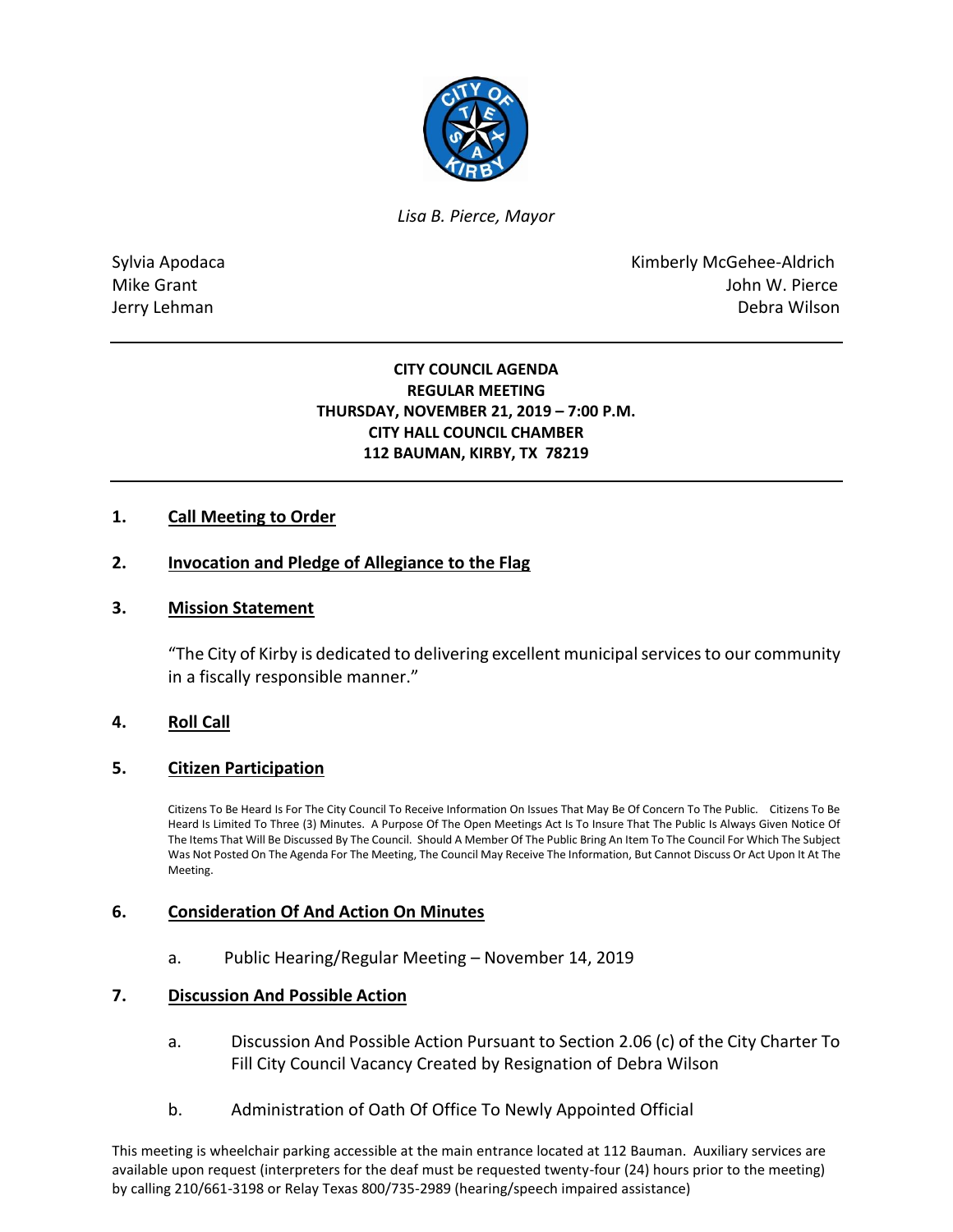- c. Discussion And Possible Action On Ordinance No. O-2019-872 Concerning Specific Use Permit For 1424 Springfield Road (Big Boy Hauling). This Is The First Reading.
- d. Update, Discussion And Possible Action On Binz Engleman Road Reconstruction Project
- e. Update, Discussion And Possible Action On Hickory Hill Drive Reconstruction Project
- f. Update, Discussion And Possible Action On 2018 Street Bond Project Phase 1 (Peppermint Ln., Harris Road, Pfeil Street, and Kirby Heights)
- g. Update, Discussion And Possible Action On 2018 Street Bond Project Phase 2 (Ackerman Road)
- h. Discussion And Possible Action On Appointing A Member To The Beautification And Recycle Committee
- i. Discussion And Possible Action On Appointing Alternate Members To The Building And Standards Commission
- j. Discussion And Possible Action On Appointing Members To the Kirby Senior Center Corporation Board
- k. Discussion And Possible Action On Appointing Up To Three Members To A Charter Review Commission
- l. Discussion And Possible Action Appointing A Member To The Economic Development Committee
- m. Discussion And Possible Action On A Proposal From M&S Engineering On Engineering Services For The Peppermint Elevated Storage Tank

# **8. Requests and Announcements**

a. Requests By Mayor And Council Members For Items To Be Placed On Future City Council Agendas And Announcements On City Events/Community Interests

# **9. Adjournment**

 Monique L. Vernon City Manager

\_\_\_\_\_\_\_\_\_\_\_\_\_\_\_\_\_\_\_\_\_\_\_\_\_\_\_

Patty Cox, TRMC City Secretary

\_\_\_\_\_\_\_\_\_\_\_\_\_\_\_\_\_\_\_\_\_\_

This meeting is wheelchair parking accessible at the main entrance located at 112 Bauman. Auxiliary services are available upon request (interpreters for the deaf must be requested twenty-four (24) hours prior to the meeting) by calling 210/661-3198 or Relay Texas 800/735-2989 (hearing/speech impaired assistance)